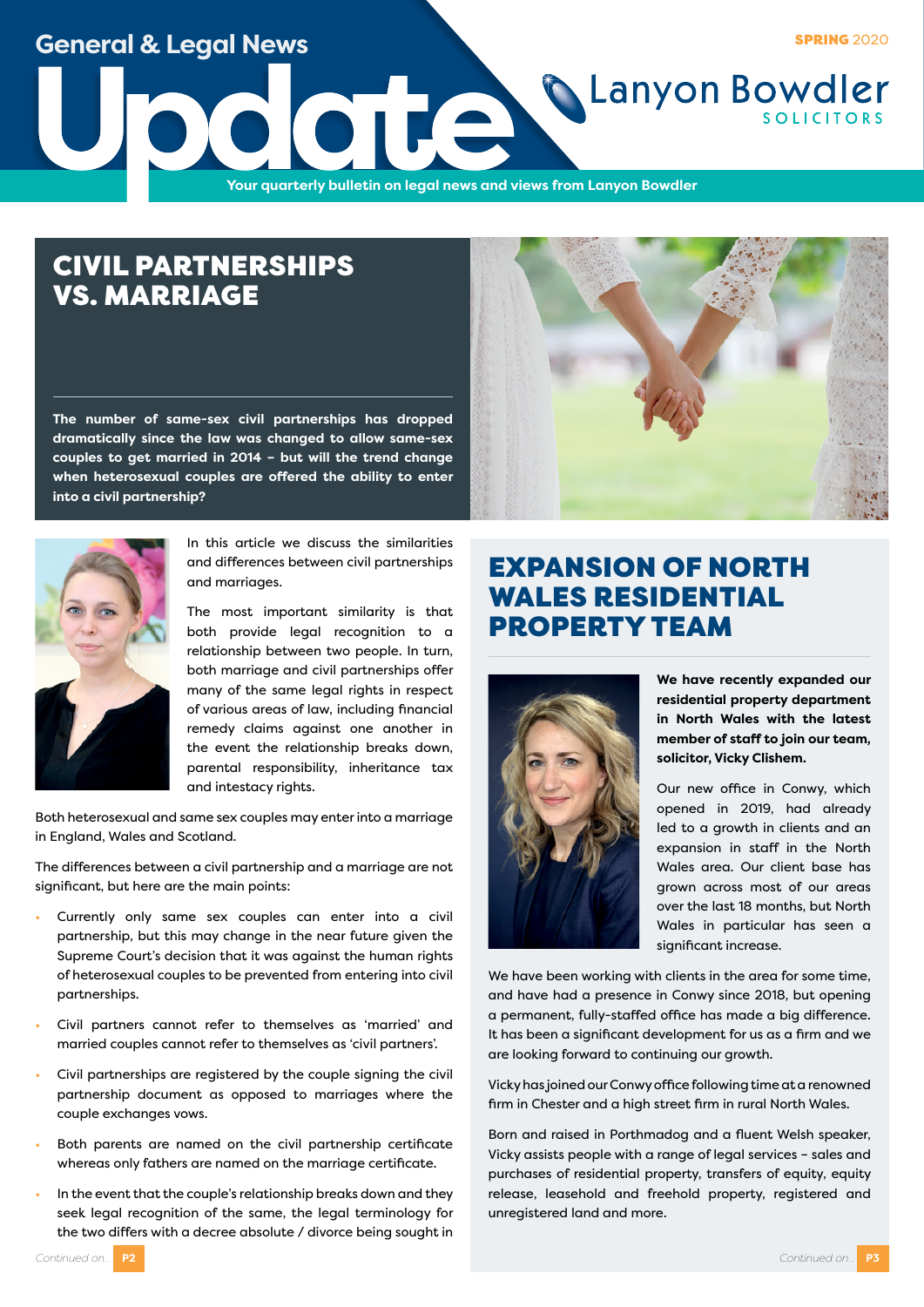**SPRING 2020** 

*Ease of being able to speak to a member of the team. Clarity of communication. Friendliness of team members.*  **JN, Shrewsbury**

# QUIZ NIGHT RAISED MONEY FOR SHROPSHIRE SUPPORT GROUP

**Nearly £1,500 was raised at our recent quiz night in Shrewsbury to benefit a Shropshire support group.**

Hosted at The Buttermarket, teams of up to six people participated. The total raised on the night was handed over to Shropshire Epilepsy Support to help the group's vital work. This includes offering help and support to adults and children with epilepsy and their families, whilst promoting better understanding of the condition and the skills and knowledge needed in providing a safe environment for people with epilepsy.

### **CONTINUED FROM PAGE 1**

respect of a married couple and a dissolution order being sought in respect of a civil partnership couple.

- Some countries do not recognise civil partnerships.
- Some associate marriage with patriarchy and a marriage can have religious connotations, whereas civil partnerships do not.
- Those in a civil partnership can convert the same into a marriage whereas the same is not true vice versa.

### **What are the differences in respect of marriage entered into by a same sex couple as opposed to a heterosexual couple?**

• Very little is the answer! The main two being that a samesex couple cannot seek an annulment based on nonconsummation; and a same sex couple cannot petition for divorce based on adultery, given the current legal definition of adultery being sexual relations between a man and a woman, one of whom is not party to the marriage.

### **What if couples cohabit as opposed to marry or enter into a civil partnership?**

Common law husbands and wives acquiring rights through their cohabitation is a myth. Couples can formalise their financial arrangements by entering into a cohabitation agreement, but this does not offer the same rights and responsibilities as married couples or civil partners.

For more advice about family law issues, why not give us a call on 0800 652 3371 or visit www.lblaw.co.uk

*By Anne Lewis, Associate Legal Executive (FCILEx), Family Department.*

To date they have focused on making businesses and healthcare professionals aware of the condition and its impact in relation to adults.



More than 120 people attended the quiz, which also included a raffle with the top prize of a night away and dinner for two at London's prestigious Hilton Hotel in Canary Wharf. **Price: £10 per person Price includes supper**

Kay Kelly, head of our clinical negligence team, said: "It was a *wonderful night, very well-supported and we were delighted to raise a fantastic sum for such a worthy cause.*

*"There were also some excellent raffle prizes on offer and I would like to thank all those who came along on the night to support us and those people who donated prizes.*

*"The aim of the quiz was to help Shropshire Epilepsy Support raise the money they need to convert to charitable status and to launch an epilepsy awareness training programme targeted at children in local primary schools.*

*"Founder, Ange Barre, was diagnosed with epilepsy at the age of nine and can't drive due to the condition so that donation also helped fund the cost of taxis to get her to and from schools in order to present."*

Ange described the evening as hugely successful, thanking all those who attended, donated raffle prizes and to us for organising the quiz. It was a wonderful sum of money raised and it will certainly be put to good use.

Ange commented: *"Every pound donated to us is a valuable contribution to the work we are doing within Shropshire. We are a not-for-profit organisation which supports people across the county affected by epilepsy so we are grateful for any financial assistance we receive."*

Here at Lanyon Bowdler, we are commited to supporting the good work that charities do in our community. Their efforts can go unrecognised and are often carried out with little funding assistance. We believe it's important to offer support whenever we can to help them try to achieve their goals.

Shropshire Epilepsy Support works with people of all ages in Shropshire. They work hard to raise awareness about the condition and fight to increase the level of support for those battling the condition.

For more about the work of Shropshire Epilepsy Support, visit the website www.shropshireepilepsysupport.com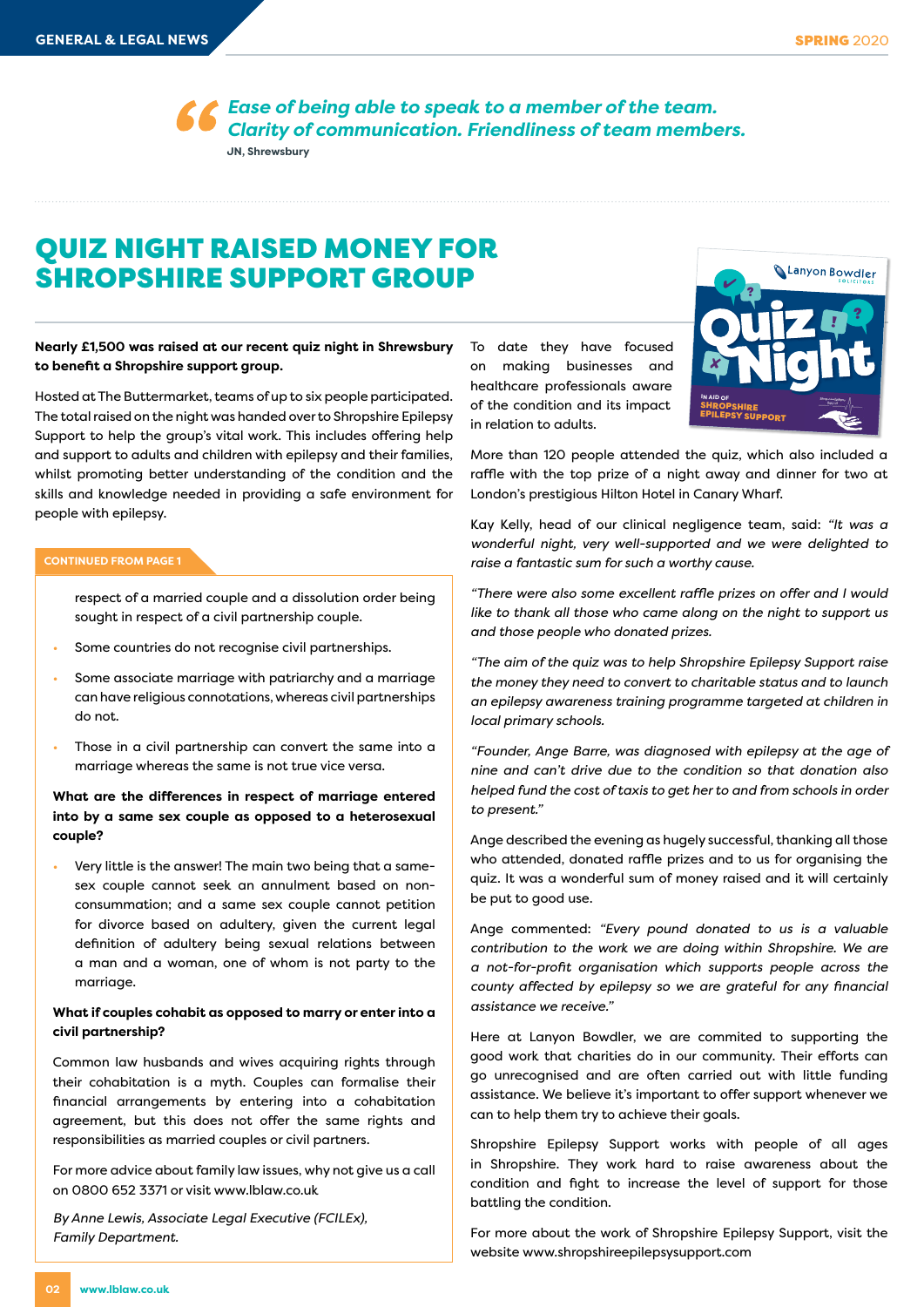*Communication, how professional and helpful everyone was! The care and consideration that was taken personally.*  **HG, Oswestry**

## GOING FOR GOLD WITH GREEN AWARD

**We have struck gold again with our commitment to improving environmental performance.**

The retained Green Achiever Gold Standard Award status has been issued by E4environment, along with an additional Diamond Banner, in recognition of the fact that we have demonstrated ongoing improvements for the last 10 years.

E4environment is a consultancy working on projects across the UK. The company specialises in providing guidance on environmental issues surrounding the more technically demanding projects in the areas of waste and renewable energy.

Deborah Cairns, director of E4environment, said: *"It's always rewarding doing a Lanyon Bowdler review as the ambition to continually improve environmental performance is clear.*

*"I have granted retained Green Achiever Gold Standard Award status, in recognition of legal compliance being maintained, the many examples of current good environmental practice, improvements made during the last 12 months and the ambition to improve further going forwards.*

*"Yet again Lanyon Bowdler has continued on the path of achieving improvements in environmental performance by making long-term investments in building works and software packages which enables the team to work more efficiently and effectively for clients, whilst consuming fewer raw materials.* 

*"They have altered operational procedures to drive financial savings which align with increasing environmental behaviours through a new travel and expenses policy, and retain the investments in staff training to ensure the culture remains one of awareness and support for the CSR aims.*

*"In recognition of 10 years of continuous improvement the firm is also awarded the Diamond Banner."*

### Our People, Your Team

Contact **Lanyon Bowdler** to find out about the full range of legal services we offer

**info@lblaw.co.uk • www.lblaw.co.uk**

Rowland Waddington, our operations manager, has commented that this is excellent news for us and that we are delighted that our ongoing efforts in improving our environmental performance have again been recognised in this way.

The environment and taking care of the world around us is extremely important today and we are always happy to consider anything which will help towards this goal.

We are very committed as a firm to reducing our carbon footprint as much as possible.

Our new Hereford office includes a state-of-the-art heating control system which monitors the internal and external temperature and can be operated remotely, the lift is a 23% lower energy electric lift, plus where we have installed new light fittings these are all LED lights.

When we replace computers across the firm where older computers are no longer meeting the needs of the business, the replacement computers are all compact low-energy devices.

We also continue to encourage staff to travel together to events where possible and will be planning to build on the implementation of iManage, a document management system, in the future to reduce the amount of printing and paper usage.

### **CONTINUED FROM PAGE 1**

She has specialised in property law, and particularly residential conveyancing, since completing her academic studies in 2013.

Vicky describes it as an area of law she really enjoys because it involves helping people with one of the most important transactions they will ever undertake – buying or selling their home. It can be a stressful time, but the right legal advice can certainly help take some of that stress away.

We have been assisting clients in North Wales for some time with lawyers working from our Oswestry office, but felt it was important to have a permanent base in the area. Since the office in Conwy has been operational, there has been a steady growth in demand and it's fantastic to welcome Vicky to our residential property team.